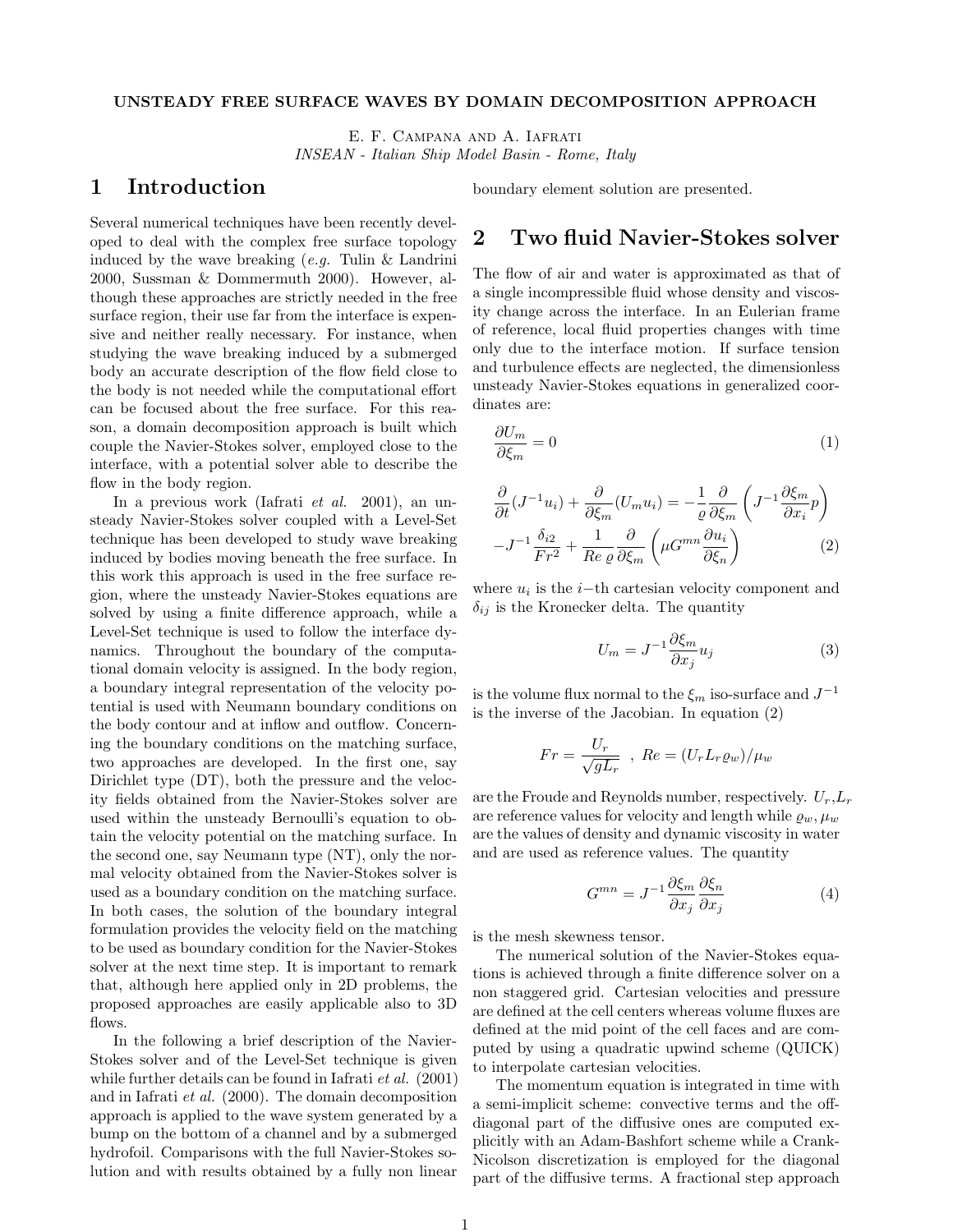is used: an auxiliary velocity field is obtained by neglecting the pressure term on the right hand side of the momentum equation (*predictor step*) and in a second stage (corrector step) the velocity field is updated by adding a pressure correction contribution. The latter is obtained by enforcing continuity thus yielding to a Poisson equation which is solved by using a multigrid technique. When the velocity is assigned at the boundary of the computational domain, Neumann boundary conditions are obtained for the Poisson equation.

# 3 Free surface motion via Level-Set technique

In order to reconstruct the distribution of fluid properties in the computational domain, the actual location of the interface has to be captured. In the level-set technique fluid properties are assumed to be related to the signed normal distance from the interface  $d(\boldsymbol{x}, t)$ . At  $t = 0$  this function is initialized assuming  $d > 0$  in water,  $d < 0$  in air and  $d = 0$  at the interface (Sussman *et al.* 1994). The generic fluid property  $f$  is assumed to be  $f(d) = f_w$  if  $d > \delta$ ,  $f(d) = f_a$  if  $d < -\delta$  and

$$
f(d) = (f_w + f_a)/2 + (f_w - f_a)/2 \sin(\pi d/(2\delta))
$$

otherwise. In the above expression  $\delta$  is the half width of a transition region introduced to smooth the jump in the fluid properties and it is chosen so that the jump covers at least four cells. During the evolution the distance is transported by the flow, thus the equation

$$
\frac{\partial d}{\partial t} + \mathbf{u} \cdot \nabla d = 0 \tag{5}
$$

is integrated to update the distribution of the distance function. The interface being a material surface, its location is captured by reconstructing the level  $d = 0$ . In order to damp disturbances outgoing from the computational domain, a numerical beach model is introduced in the equation for the distance. Two beach regions are introduced close to the two boundaries of the computational domain. If  $y = 0$  is the still water level, in the beach regions equation (5) takes the following form:

$$
\frac{\partial d}{\partial t} = \mathbf{u} \cdot \nabla d - \nu(d+y) \tag{6}
$$

where  $\nu$  is zero at the inner limits of the beaches and grows quadratically toward the boundaries of the computational domain. Results presented below are obtained by using  $\nu = 2$  at the end of the domain.

To keep constant in time the width of the transition region the distribution of the distance function is periodically reinitialized by computing, at each cell center, the minimum distance from the interface. This point is found to be very important when using the level-set technique in conjunction with the domain decomposition approach. First attempts (Iafrati et al. 2000) exhibited an excessive damping of the produced following wave. The reason for this excessive damping has been found to be in the need to use a time step smaller than the maximum  $\Delta t$  allowed by the Courant constraint  $(CFL = 1)$ . Indeed, when integrating the motion of the interface with a time step much smaller than that allowed by the condition  $CFL = 1$ , a decay of the accuracy occurs (Sussman & Puckett 2000). On the basis of the above consideration, the re-initialization of the distance function is carried out with a period equal to the time step given by the respect of the condition  $CFL = 1.$ 

## 4 Domain decomposition

The whole fluid domain is subdivided in two regions: a free surface region and a body region (Fig. 1). In the former the method described in the previous sections is used. In the latter, a potential flow is assumed and a boundary integral representation for the velocity potential  $\phi$  is adopted. Two procedures, differing by the way in which the information are exchanged between the two domains, are developed. According to this, depending on the type of coupling, an overlapping (matching region) of the two domains can exist.

To illustrate the matching procedures, the wavy flow induced by a bump on the bottom of a channel is considered. The bump, whose shape is described by the formula

$$
y(x) = -1 + 0.1(1 - 8x^{2} + 16x^{4}) \quad x \in (-0.5, 0.5),
$$

suddenly starts with a constant velocity,  $\boldsymbol{U}_{\infty} = (-1,0),$ from the right to the left. In the results presented below it is assumed  $Fr = 0.707$  and  $Re = 10000$ .

The wavy flow is studied in a frame of reference attached to the body (Fig. 1). The computational domain extends in the horizontal direction from  $x =$  $-14$  to  $x = 14$  with the numerical beach model (6) used in  $x \in (-14, -8)$  and in  $x \in (8, 14)$ . In the vertical direction the domain extends from the bottom at  $y =$  $-1$  up to  $y = 0.4$ . The extension of the matching region depends on the type of approach used to couple the two solutions.



Figure 1: Sketch of the zonal approach.

With regard to the solution of the body region, Neumann boundary condition is applied on the body contour and at the inflow and outflow boundaries. Regardless of the type of coupling adopted, the solution of the body region provides the velocity field to be used as boundary condition on the bottom boundary of the free surface domain.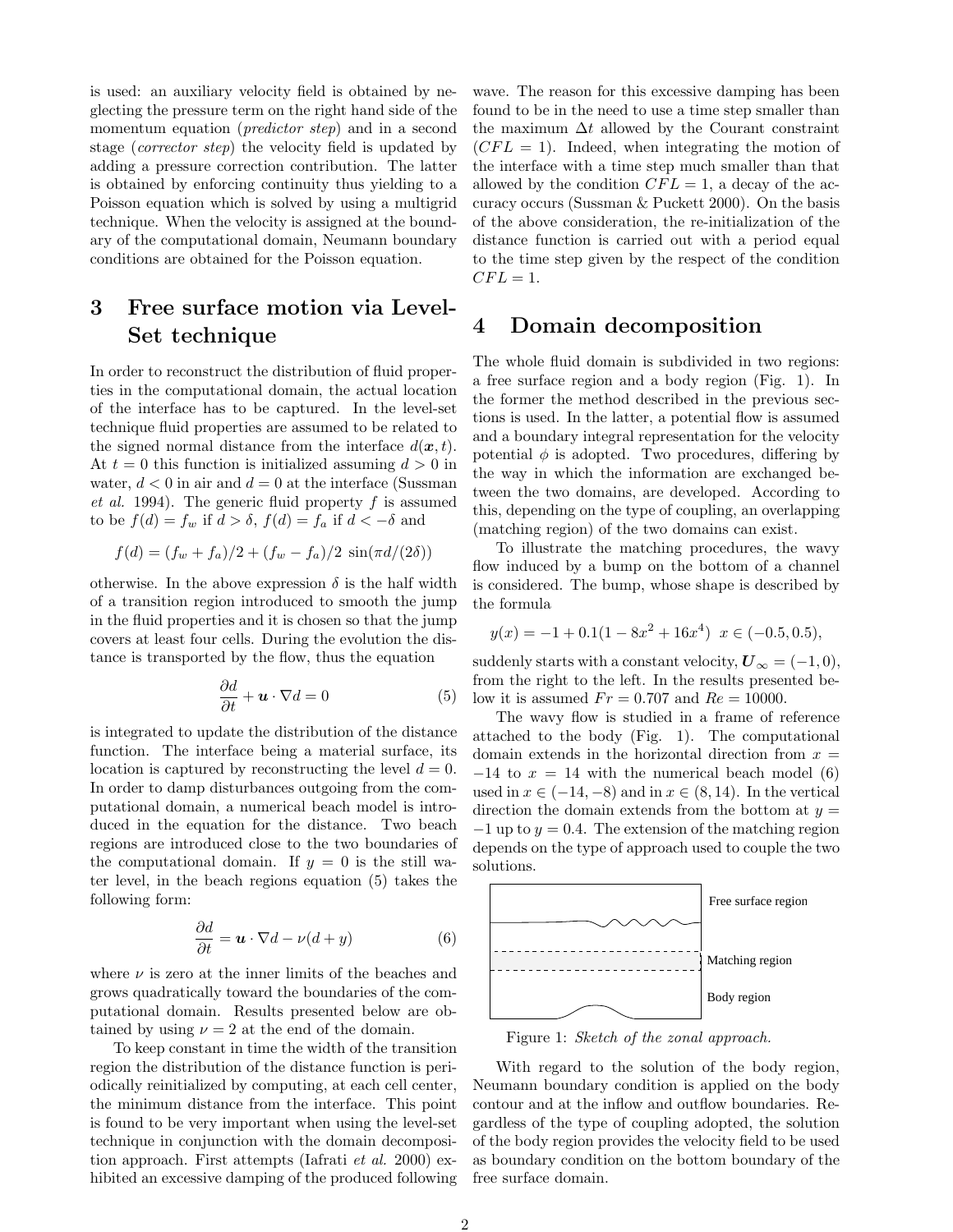#### 4.1 Dirichlet type

In this case the bottom boundary of the free surface region coincides with the upper boundary of the body region and panels coincide with the bottom face of the cells of the Navier-Stokes domain.

The Navier-Stokes solver provides the pressure and velocity distributions along the matching surface. Those are used within the unsteady Bernoulli's equation to update the distribution of velocity potential used as a Dirichlet boundary condition for the boundary element solution. The solution of the boundary integral problem provides the distribution of the velocity component normal to the matching surface, while the tangential component can be directly computed by the tangential derivative of the velocity potential along the matching surface.

#### 4.2 Neumann type

For this type of coupling, an overlapping of the two domains is needed. In this case the panel distribution on the upper boundary of the body domain coincides with the bottom faces of the cell row  $i = i\sigma$  of the Navier-Stokes domain.

The solution of the Navier-Stokes equation provides the velocity distribution on the upper boundary of the body domain. This is used as a Neumann boundary condition for the boundary element solution. The latter gives back the distribution of the velocity potential all along the boundary, allowing the evaluation of the velocity field at any point inside the domain and in particular on the bottom boundary of the free surface region, where they are used as boundary condition for the Navier-Stokes solver at the next step.

## 5 Numerical results

To validate the domain decomposition and to compare the effectiveness of the two approaches, comparisons with the solution obtained by using the Navier-Stokes solver on the whole fluid domain (NS) are established. In applying the domain decomposition approach, the grid resolution employed in the free surface region is essentially the same of that used for the NS. Furthermore, to have a fair comparison, when using the Navier-Stokes solver in the whole fluid domain, a free-slip boundary condition is applied on the bottom of the channel.

In both the domain decomposition approaches the bottom boundary of the free surface region is located at  $y = -0.35$ . In the NT, the upper boundary of the body region is fifteen cells above ( $jo = 15$ , that is  $y =$ −0.20). A study of the dependence of the solution on the overlapping extension is performed.

A key issue of the unsteady domain decomposition is the control of the evolution of the boundary condition at the matching surface. To avoid that boundary conditions change too much from one step to another, the required time step is smaller than the maximum time step allowed by the stability limit  $CFL = 1$ . Results presented below are carried out at  $\Delta t = 1/600$ while the stability limit would require, for the grid adopted,  $\Delta t = 1/50$ . Depencence of the solution on the time step is analysed.

In Fig. 2, the free surface profile at  $t = 150$ , obtained by the two different domain decomposition approaches and by the NS, are shown. In Fig. 3, the velocity components exchanged at the interface are compared with the corresponding values obtained by NS.



Figure 2: Comparison between the DT and NT domain decomposition and the solution obtained by the Navier-Stokes solver throughout the fluid domain (NS).

A very good agreement among the three solutions is observable, although the DT appears to perform slightly better.



Figure 3: Comparison of the u-velocity component (top) and v-velocity component (bottom) exchanged at the matching boundary.

In Fig. 4, results obtained by using two different time steps are shown. The DT approach appears to be less sensitive to the time step. In Fig. 5, the effect of the width of the overlapping region in the NT approach is